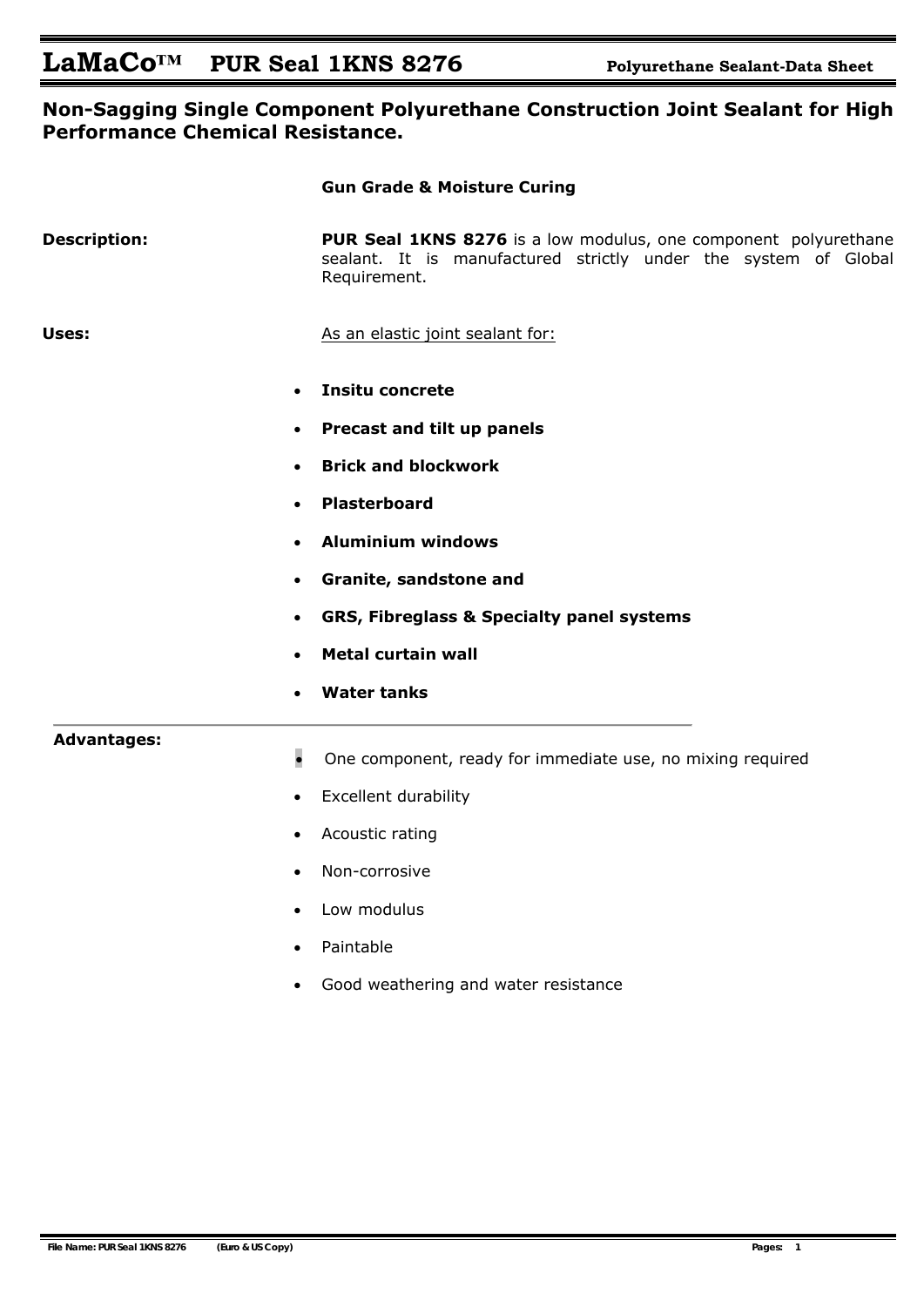## **Technical Data (Typical)**

## **PUR Seal 1KNS 8276**

| <b>Types</b>                   | Cross linking Pre-Polymer Polyurethane.                                                                                                                                                                                  |  |  |  |  |
|--------------------------------|--------------------------------------------------------------------------------------------------------------------------------------------------------------------------------------------------------------------------|--|--|--|--|
| Colour                         | Black, White, Gray                                                                                                                                                                                                       |  |  |  |  |
| Odor                           | no                                                                                                                                                                                                                       |  |  |  |  |
| <b>Appearance</b>              | uniform paste                                                                                                                                                                                                            |  |  |  |  |
| <b>Density</b>                 | approx. $1.3$ g/cm <sup>3</sup>                                                                                                                                                                                          |  |  |  |  |
| <b>Solid Contents</b>          | 100%                                                                                                                                                                                                                     |  |  |  |  |
| <b>Elastic Recovering %</b>    | >95%                                                                                                                                                                                                                     |  |  |  |  |
| <b>Sagginess</b>               | $\mathbf 0$                                                                                                                                                                                                              |  |  |  |  |
| <b>Curing rate</b>             | $\sim$ 2mm/24hr                                                                                                                                                                                                          |  |  |  |  |
| Shore «A» Hardness             | ~10                                                                                                                                                                                                                      |  |  |  |  |
| <b>Application Temperature</b> | $5^{\circ}$ C ~ 40 $^{\circ}$ C                                                                                                                                                                                          |  |  |  |  |
| <b>Service Temperature</b>     | -40°C $\sim$ 80°C                                                                                                                                                                                                        |  |  |  |  |
| <b>Tack Free Time</b>          | approx. 6 hours (fast curing type: $\sim$ 60 min)                                                                                                                                                                        |  |  |  |  |
| <b>Tensile Strength</b>        | >1.3                                                                                                                                                                                                                     |  |  |  |  |
| <b>Elongation at Break</b>     | approx. 900%                                                                                                                                                                                                             |  |  |  |  |
| <b>Shearing Strength</b>       | approx. 0.6Mpa                                                                                                                                                                                                           |  |  |  |  |
| <b>Tear Resistance</b>         | Approximately 0.35 N/mm <sup>2</sup>                                                                                                                                                                                     |  |  |  |  |
| <b>Pot Life</b>                | 20 $\degree$ C $\approx$ 45 minutes<br>30°C ≈ 30 minutes<br>40 $\degree$ C $\approx$ 15 minutes                                                                                                                          |  |  |  |  |
| <b>Shelf Life</b>              | Approximately 12 months in unopened original containers.                                                                                                                                                                 |  |  |  |  |
| <b>Packaging</b>               | 600ml sausage                                                                                                                                                                                                            |  |  |  |  |
| <b>Movement Capacity</b>       | <b>Concrete Surfaces:</b><br>$\approx$ 35% of average joint width<br><b>Bituminous Surfaces:</b><br>$\approx$ 28% of average joint width                                                                                 |  |  |  |  |
| <b>Storage Condition</b>       | Store in cool and dry place $(5\sim30^{\circ}C$ recommended). Avoid damage to<br>the package. When stored at the recommended conditions in original,<br>unopened containers, this product has a shelf life of 12 months. |  |  |  |  |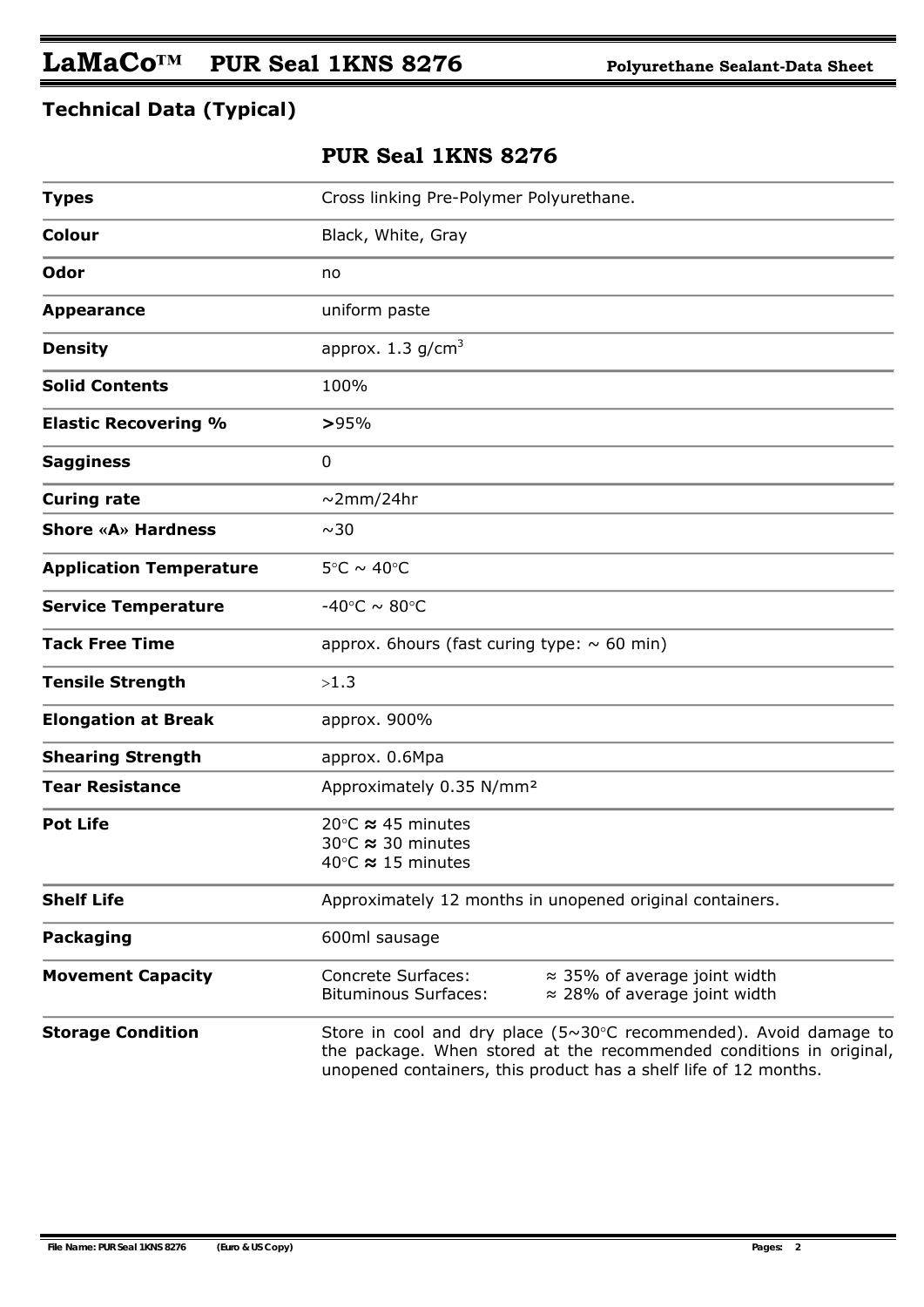# **LaMaCo™ PUR Seal 1KNS 8276 Polyurethane Sealant-Data Sheet**

### **Consumption Guide Coverage in meter per kg sealant**

| Joint | Width             | 8    | 10  | 15  | 20  | 25  |
|-------|-------------------|------|-----|-----|-----|-----|
|       | <b>Depth</b>      | mm   | mm  | mm  | mm  | mm  |
|       | 8 mm              | 10.5 | 8.4 | 5.6 | 4.2 | 3.4 |
|       | <b>10 mm</b>      | 8.4  | 6.7 | 4.5 | 3.4 | 2.7 |
|       | $15 \, \text{mm}$ | 5.6  | 4.5 | 3.0 | 2.2 | 1.8 |
|       | <b>20 mm</b>      | 4.2  | 3.4 | 2.2 | 1.7 | 1.3 |
|       | <b>25 mm</b>      | 3.4  | 2.7 | 1.8 | 1.3 | 1.1 |

 *1 litre PUR Seal 1KNS 8276 by volume = approx.1.3 g/cm3* **Typical properties after seven days cure at 25°C and 50% RH.** 

### **Instructions For Use**

**Joint Preparation All joints must be clean, dry and free from any loosely adhering** particles. Remove oil and grease and if necessary colour coatings and other surface contaminants. Minor damages to joint surface should be repaired first using **Epo Bond Putty or Epo Mortar or Cem Strength or Cem Grout**. All metals should be degreased and free from rust or oxide layers.

**Joint Depth** To avoid a three-sided joint and to ensure correct joint depths, polyethylene foam is inserted tightly into the joint. Where joints have been formed with fibre filler boards, this must be raked back to the required depth and a bond breaker tape inserted. For neat straight edges, apply masking tape along the joint flanks.

**Priming Activators and/or primers may be required to achieve optimal adhesion** depending on the nature of substrates.

> Use Epo Bond Primer for all cement-bounded building materials, exposed brickwork, asbestos cement, natural and artificial stonework, polyester and hard PVC. Drying time is minimum 1 hour and maximum 5 hours.

> For all metal, glass, clinker and stoneware use Epo Bond Primer combined with Epo Bond Primer. Allow Epo Bond Primer to dry for at least 2 hours before applying Epo Bond Primer.

> Use Epo Bond Primer for bituminous covering joint. Two coats are necessary with an interval drying time of minimum 12 hours and 24 hours for final drying.

> No priming is necessary for epoxy and polyurethane surfaces. However, these substrates are to be grounded, roughened and activated with Colma-Cleaner.

**Application** Minimum application temperature 5°C. PUR Seal 1KNS 8276 should be dispensed from either the cartridge or sausage by means of a caulking gun. Pierce the membrane at the top of the cartridge and screw on the nozzle. Cut nozzle to give the required angle and bead size. Place the cartridge in an applicator gun and squeeze the trigger. For sausages, a barrel gun is required, clip the end of the sausage and place in barrel gun. Screw end cap and nozzle on to barrel gun. Using the trigger extrude the Sealant, to stop depress using the catch plate. Apply PUR Seal 1KNS 8276 in a continuous bead using enough pressure to properly fill the joint.